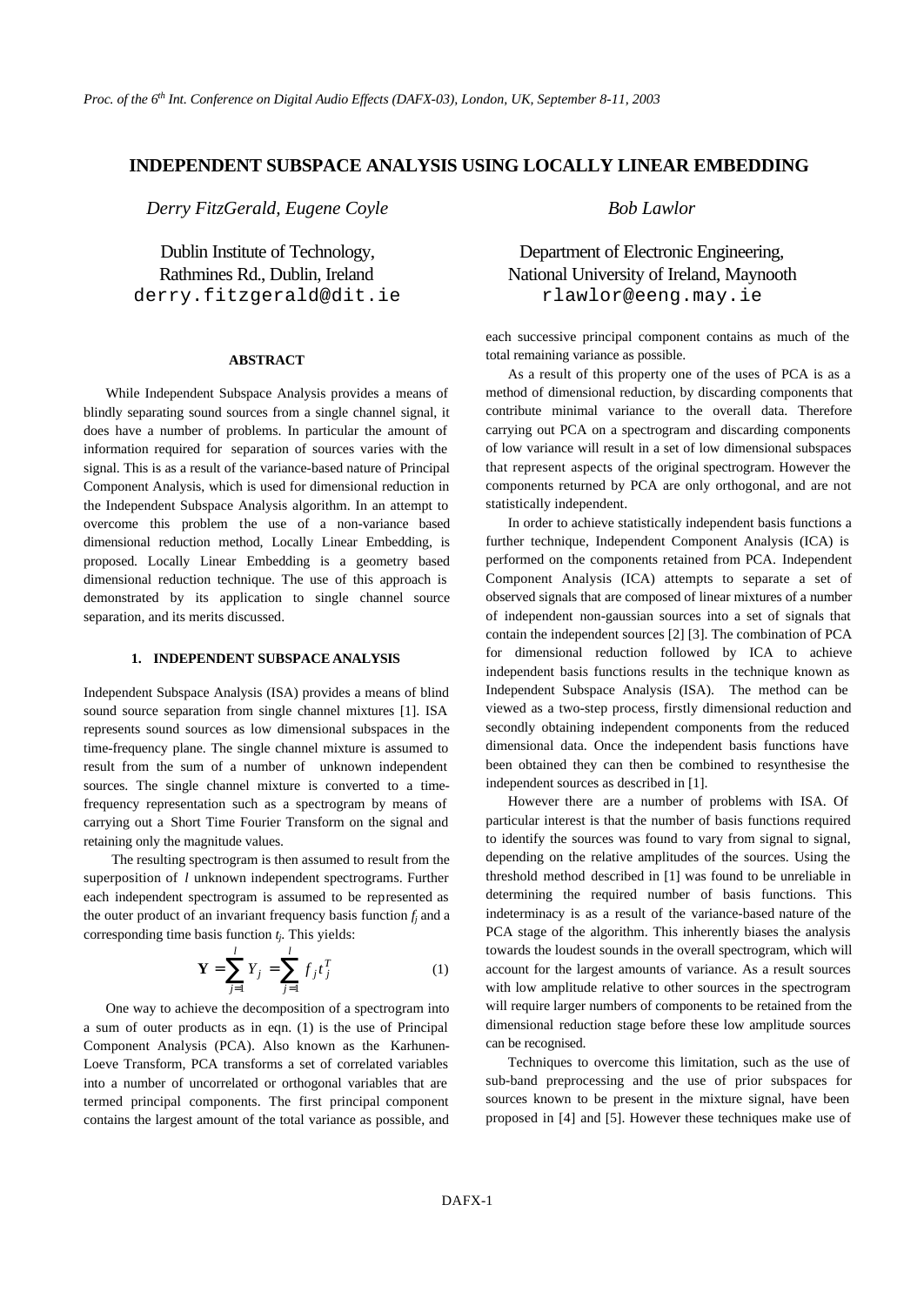prior knowledge about the sources of interest in the signal and this information may not always be available. In such cases where prior knowledge is not available and where some of the sources are known to have lower amplitudes relative to other sources in the mixture signal it can be seen that using a dimensional reduction technique that is not variance-based could potentially improve the robustness of the ISA method. One such dimensional reduction technique is Locally Linear Embedding.

#### **2. LOCALLY LINEAR EMBEDDING**

Locally linear embedding (LLE) is a technique for dimensional reduction based on simple geometric intuitions [6] [7]. LLE attempts to obtain a low dimensional mapping for high dimensional data with the property that nearby points in the high dimensional space remain nearby and are similarly co-located with respect to each other in the low dimensional space. In other words the mapping attempts to preserve the local configurations of nearest neighbours.

The data is assumed to consist of  $N$  real-valued vectors  $X_i$  of dimensionality *D*. These vectors are taken as samples of the underlying manifold. Provided that the underlying manifold is well sampled then each vector and its nearest neighbours can be assumed to le on or close to a locally linear piece of the underlying manifold. These pieces of the manifold are then characterised by the use of linear coefficients that reconstruct each vector from its nearest neighbours. In the simplest case *K* nearest neighbours are identified per vector as measured using Euclidean distance, though the use of other distance metrics is possible. Reconstruction errors are then measured by:

$$
\boldsymbol{e}(W) = \sum_{i} \left| \boldsymbol{X}_{i} - \sum_{j} \boldsymbol{W}_{ij} \boldsymbol{X}_{j} \right|^{2} \tag{2}
$$

where the weights  $W_{ii}$  contain the contribution of the *j*th vector to the reconstruction of the *i*th vector. To obtain the  $W_{ij}$  the above cost function is minimised subject to two constraints, a sparseness constraint and an invariance constraint. The sparseness constraint is that each vector  $X_i$  can only be reconstructed from its *K* nearest neighbours, in effect forcing *Wij*  $= 0$  if  $X_j$  is not one of the nearest neighbours. The invariance constraint is that the rows of the weights matrix are constrained to sum to one, ie  $\sum_j W_{ij} = 1$ . The optimal weights can then be found by solving a set of constrained least squares problems.

An important property of these constrained weights is that for any given vector they are invariant to rotations, rescalings and translations of that vector and its *K* nearest neighbours. The invariance to rotations and scalings comes from the form of eqn (2) and the invariance to translation is enforced by the constraint that the rows of the weights matrix sum to one. As a result of this the weights characterise intrinsic geometric properties of each neighbourhood as opposed to properties that depend on a particular frame of reference.

The data is then assumed to be on or near a smoothly varying non-linear manifold, with the dimensionality of the manifold being  $d \ll D$ . It is then assumed that there exists a linear mapping, consisting of a translation, rotation and rescaling, which maps the high dimensional neighbourhoods to global coordinates on the underlying manifold. As the reconstruction weights  $W_{ii}$  are invariant to translation, rotation and rescaling their characterisation of local geometry in the original data can be expected to be equally valid for local pieces of the underlying manifold. In other words the weights  $W_{ij}$  that reconstruct the original vectors  $X_i$  of dimensionality  $D$  can also be used to reconstruct the underlying manifold in *d* dimensions.

The next and final step in LLE is then to map the high dimensional inputs  $X_i$  to a low dimensional output  $R_i$  which represent the underlying manifold. This is done by finding the *d*  dimensional coordinates of each  $R_i$  to minimise the embedding cost function:

$$
\Phi(R) = \sum_{i} \left| R_i - \sum_{j} W_{ij} R_j \right| \tag{3}
$$

As can be seen the cost function is very similar to that of eqn. (1), and is again based on locally linear reconstruction errors. However in this case the weights  $W_{ii}$  are fixed and the outputs  $R_i$ are optimised. As can be seen the embedding is calculated directly from the  $W_{ij}$  without reference to the original inputs  $X_i$  and as a result the embedding is performed only with reference to the geometric information encoded in the *Wij*. In effect the algorithm finds low dimensional outputs  $R_i$  that can be reconstructed from the same weights  $W_{ij}$  as the original high dimensional data  $X_i$ .

The embedding cost function is optimised by solving a sparse *N* x *N* eigenvalue problem which is a global operation over all the data points. This contrasts with the fact that the reconstruction weights are calculated from the local neighbourhood of each input. This is how the algorithm attempts to discover global structure, it attempts to integrate information from overlapping local neighbourhoods. Like PCA the resultant outputs  $R_i$  are orthogonal to each other. This is achieved in solving the eigenvalue problem. As a result of this LLE shares the property with PCA that only as many outputs  $R_i$  as required need be calculated.

The only parameters for the algorithm are chosing the number of dimensions *d* to represent the data, and the number of neighbours *K* for each data point. It has been observed in [7] that the results of LLE do not depend sensitively on the number of nearest neighbours, with the provisions that *K* must be greater than *d* and that too high a value for *K* invalidates the assumption that a vector and its neighbours can be modelled linearly.

LLE has proved sucessful in determining the underlying structure of high dimensional data in cases where PCA fails to obtain the underlying structure. LLE appeals to the underlying local geometry of the data presented to it to carry out dimensional reduction, whereas PCA carries out dimensional reduction with reference to the variance of the data. In some cases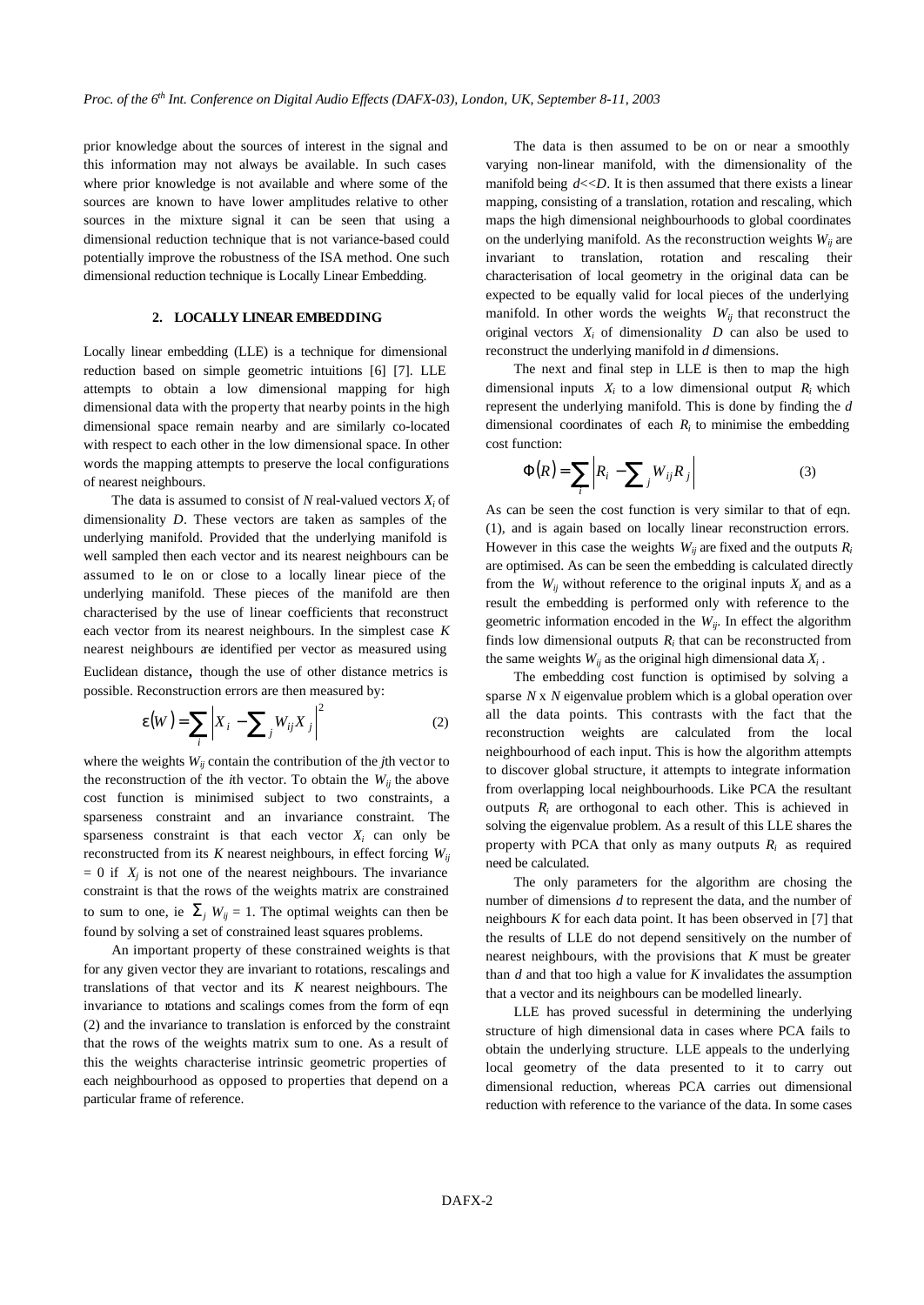the geometric methods of LLE provide a more salient description of the data than a variance based approach such as PCA. It should also be noted that, like PCA, LLE also has other uses besides that of dimensional reduction. LLE can also be used as a clustering algorithm and for pattern matching.

#### **3. ISA USING LLE FOR DIMENSIONAL REDUCTION**

As noted previously PCA performs redundancy reduction based on variance. As a result, when attempting to separate sources from a spectrogram PCA is biased towards the loudest sources in the spectrogram and can recover a number of principal components from these sources before recovering a component that contains data from one of the lower amplitude sources present. This means that the number of components that needs to be retained to identify all the sources present varies with the relative amplitude of the sources. This can cause difficulties when attempting to separate sound sources which have much lower amplitudes than some of the other sources present in the mixture signal, for example hi-hats tend to be much lower in a mixture signal than either a snare drum or a kick drum.

LLE on the other hand determines components based on regions of similarity (or local neighbourhoods). Therefore LLE should be less prone to variations in relative amplitude between sources in the mixture spectrogram, and the variation in the number of components required to identify sources should be less severe than that observed when using PCA.

Consider a spectrogram **Y** of size *n* x *m*, where *n* is the number of frequency channels and *m* is the number of time slices or frames. Then with regards to the LLE algorithm the dimensionality *D* of the data is given by *n* and the number of input vectors *N* is given by *m*. The outputs  $R_i$  are in this case taken to represent the evolution of similar neighbourhoods through the spectrogram. These similar neighbourhoods are made up of time slices that have similar frequency content, and so the outputs should capture events in the spectrogram that have similar frequency content. Alternatively, by transposing **Y** the neighbourhoods will then consist of frequency regions that have similar evolution through time, resulting in outputs that contain groups of frequencies that occur together, in other words frequency characteristics of a given source.

Figure 1 below shows the first three output vectors  $R_i$ obtained from carrying out LLE on a drum loop containing two occurrences each of a snare drum and kick drum, and eight occurrences of a hi-hat. The high hats occur at a lower amplitude relative to that of the snare and kick drums and so would be harder to detect using a variance based method such as PCA. In this case the spectrogram was orientated so that the outputs would capture time events in the spectrogram that have similar frequency content. The number of nearest neighbours *K* was set at 30 and *d* was chosen as 3.

As can be seen LLE has successfully captured the general characteristics of the drum loop, having prominent peaks in

amplitude at the correct locations for each of the three drums. This compares favourably with the results obtained using PCA which are shown in Figure 2. While both snare and bass drum are clearly identified in the first two principal components, the hihats only show up as very small peaks in the third principal component and are not clearly defined. It can be seen that in this case LLE has more successfully captured information relating to the hi-hats, which were low in amplitude relative to the snare and bass drum.



Figure 1:*First 3 components obtained using LLE (K=30)*



Figure 2: *First 3 components obtained using PCA*

As noted previously the results of LLE do not depend sensitively on the choice of the number of nearest neighbours. Choosing different values for *K* results in outputs that essentially capture the same information on the sources. Figure 3 shows the results obtained by carrying out LLE with  $K = 50$  on the same drum loop as in Figure 1. The sources have been captured in the same order, and the same main peaks occur in each source but the overlap between the sources is different. In this case the snare vector shows little evidence of the hi-hats, which instead show up in the bass drum vector, and the hi-hat peaks are more consistent in their amplitudes in the hi-hat vector.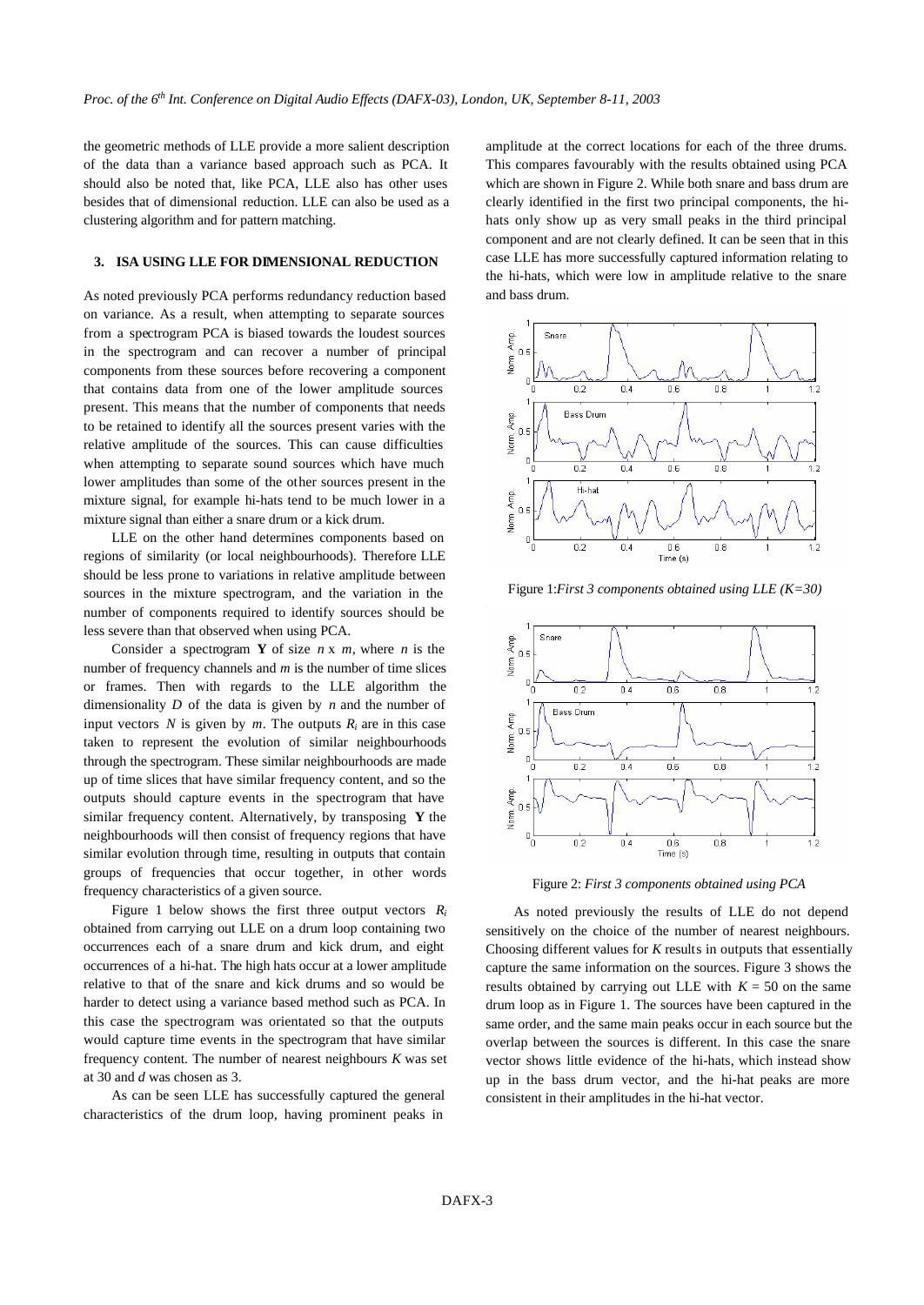

Figure 3:*First 3 components obtained using LLE (K=50)*

Despite capturing the overall structure of the sources, smaller peaks are still visible in the output LLE vectors where other drums occur. These peaks are possibly due to the fact that some of the neighbourhoods integrated in the final step of LLE may consist of neighbours that belong to more than one source, especially in cases where sources occur simultaneously. The vectors recovered are also not statistically independent.

Having achieved dimensional reduction using LLE the outputs from LLE can be passed to an ICA algorithm in a similar manner to the way the outputs from PCA are passed to an ICA algorithm in ISA, effectively performing ISA in the same manner as before but substituting LLE for PCA in the dimensional reduction step of the algorithm. This results in a set of independent basis functions which can be resynthesised as described in [1]. Figure 4 shows the independent sources obtained if the  $R_i$  shown in Figure 1 are transformed using ICA. As can be seen improved separation of the sources has occurred, with noticeably clearer peaks for both the bass drum and hi-hats.



Figure 4: *Independent Components obtained from ICA of LLE outputs (K=30)*

When the  $R_i$  for  $K = 50$  are transformed using ICA the sources are again recovered correctly. The independent components obtained are shown in Figure 5. However as can be seen in this case

performing ICA has lead to a reduction in peak height for the hihats, with the dominant peaks in the hi-hat component being those of the snare drum. This occurs as a result of the two prominent local minima present in the LLE hi-hat vector. As ICA is invariant to scaling these two minima are regarded by the ICA algorithm to be as important as the peaks.

This highlights the fact that while LLE itself is not particularly sensitive to the choice of *K*, using LLE as a substitute for PCA in the dimensional reduction step of Independent Subspace Analysis results in an increased sensitivity to the choice of *K* . Careful choice of *K* results in LLE vectors which give better separation when passed to the ICA step of ISA, though the required separation is still always achieved to some degree. Unfortunately at present there is no suitable method for choosing *K* for optimal performance with the ICA step and so this remains an issue for future research.



Figure 5: *Independent Components obtained from ICA of LLE outputs (K=50)*

In some cases the LLE algorithm can fail to characterise the sources sufficiently to allow extraction using ISA. One potential reason for this is that as mentioned previously some of the neighbourhoods embedded in the final step of LLE may contain neighbours from different sources. In some cases, if the nearest neighbours do not consistently come from the same source, whether as a result of similar frequency characteristics, or due to overlapping sources causing the occurrence of similar vectors, then the LLE algorithm will fail to characterise the sources adequately. This is as a result of the algorithm mapping faraway inputs to nearby outputs. This type of failure can also occur if the original data is too spare, noisy, or if there is not enough data to ensure that the underlying manifold is well-sampled [7]. However despite the fact that the algorithm will fail under certain conditions, LLE has shown itself to be capable of better characterising the sources present in a mixture signal in many circumstances where PCA fails to do so, and can often do so using fewer dimensions than PCA.